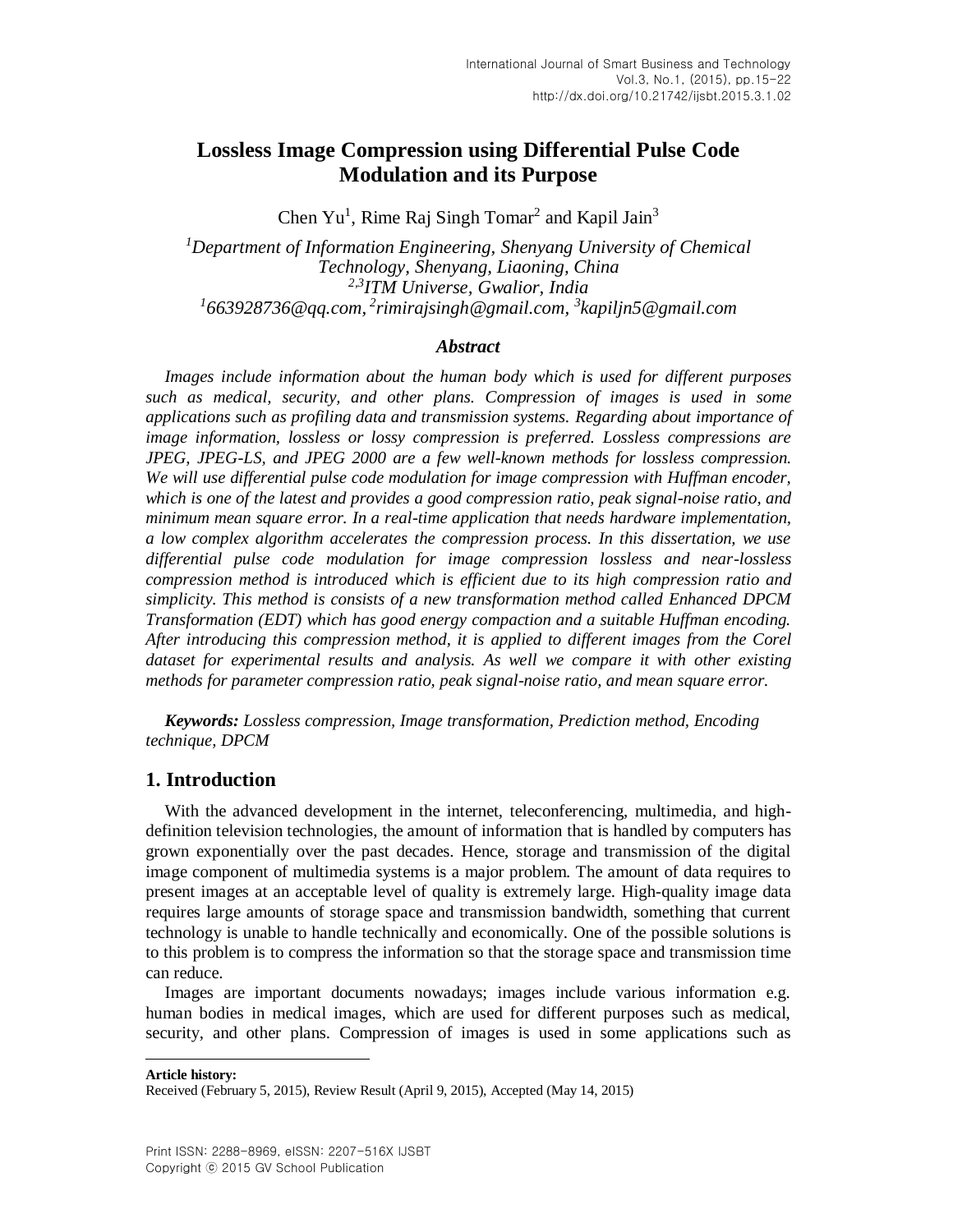profiling data and transmission systems. To work with them in some applications they need to be compressed, more or less depending on the purpose of the application. About the importance of image information, lossless or lossy compression is preferred. Lossless compressions are JPEG, JPEG-LS, and JPEG2000 are a few well-known methods for lossless compression. We will use differential pulse code modulation for image compression with Huffman encoder, which is one of the latest and provides a good compression ratio, peak signal-noise ratio, and minimum mean square error.

Image compression more or less depends on the purpose of the user's interests. Some algorithms perform this compression in different ways; some are lossless and keep the same information as the original image, some others lose information when compressing the image. Some of these compression methods are designed for specific kinds of images, so they will not be so good for other kinds of images. Some algorithms even let you change the parameters they use to adjust the compression better to the image. Different formats work for each of the images. Some formats match some images better than others depending on what you are looking for to obtain, and the type of image you are working with. The image compression techniques are broadly classified into two categories depending on whether or not a replica of the original image could be reconstructed using the compressed image [\[9\].](#page-6-0) These are: (1). Lossless techniques (2). Lossy techniques.

#### **1.1. Classification of image-compression**

Image compression schemes can be broadly classified into two types:

#### **1.1.1. Lossless compression (reversible compression)**

In lossless compression techniques, the image after compression and decompression is identical to the original image, and every bit of information is preserved during the decomposition process. The reconstructed image after compression is a replica of the original one.

The original image can be perfectly recovered from the compressed or encoded image. These are also called noiseless since they do not add noise to the signal (image). It is also known as entropy coding since it uses statistics/decomposition techniques to eliminate/minimize redundancy. Lossless compression is used only for a few applications with stringent requirements such as medical imaging [\[10\]\[11\].](#page-6-1)

#### **1.1.2. Lossy compression**

In lossy compression, the reconstructed image contains degradations to the original image. Hence, perfect reconstruction of the image is sacrificed by the elimination of some amount of redundancies. Lossy schemes provide much higher compression ratios than lossless schemes. Lossy schemes are widely used since the quality of the reconstructed images is adequate for most applications. By this scheme, the decompressed image is not identical to the original image, but reasonably close to it [\[10\]\[11\].](#page-6-1)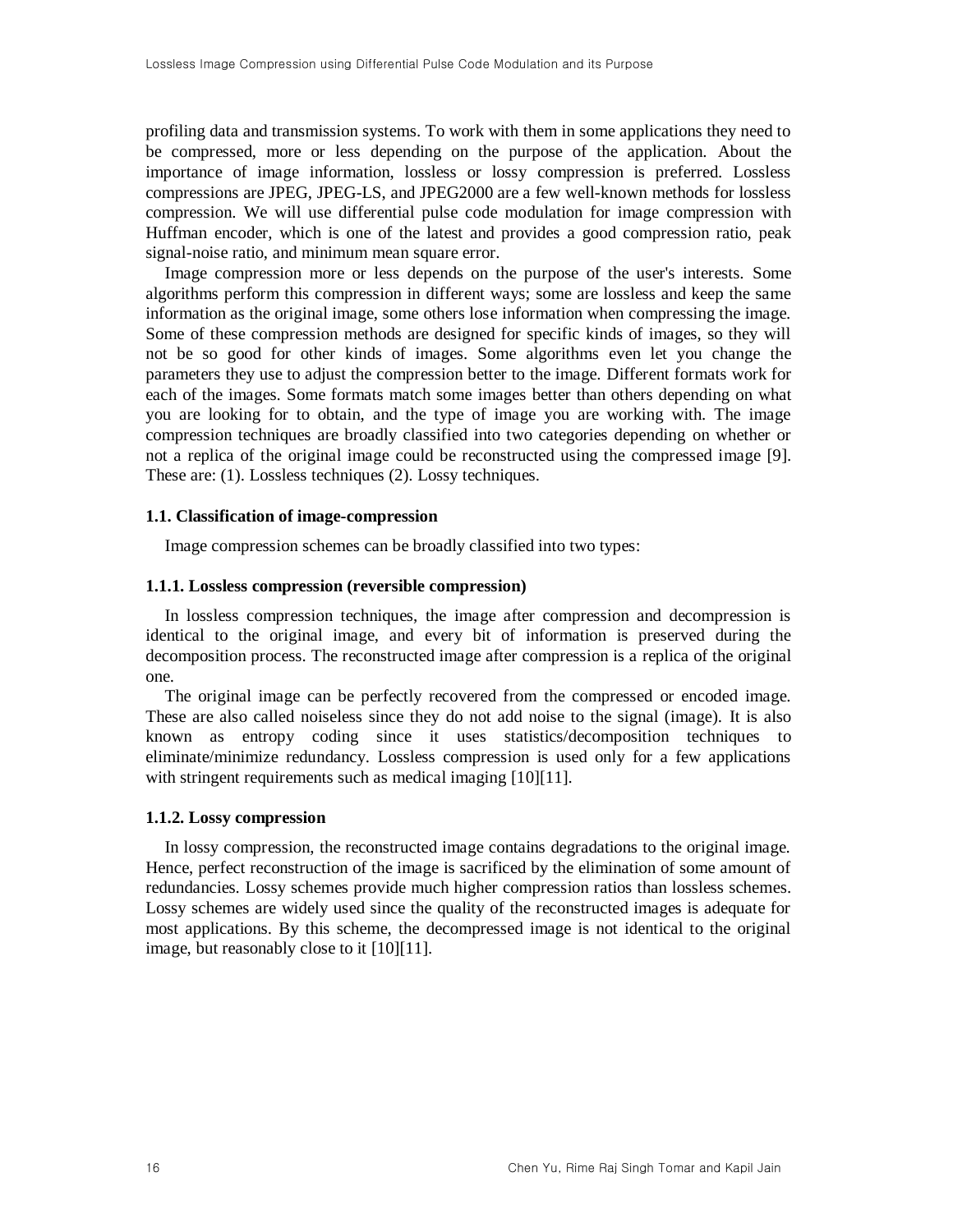

Figure 1. Image compression system block diagram

### **2. Purpose of image compression methods**

The main purpose of image compression is to reduce the size of image data for both storing and transmission. Image compression is mapping from a higher dimensional space to a lowerdimensional space.



Figure 2. Image compression purpose

# **3. Related work**

In [\[1\],](#page-6-2) "Multi-Scale Image Compressed Sensing with Optimized Transmission," authors Saheed Olanigan and Lei Cao presented that image Compressed Sensing (CS) often focuses on improving the rate-distortion sensing performance but have less consideration of the effect of channel errors on the transmission of CS measurements. The authors explore how the transmission channel errors affect the PSNR performance of the quantized sensing measurements and then increase the resistance of the transmitted data to the noisy channel. We show that the Multi-Scale Block-Based Compressed Sensing (MSBCS) using quantization with Differential Phase Code Modulation (DPCM), though achieves compression efficiency higher than the regular scalar quantization-based CS, and is more vulnerable to channel errors, and concludes that DPCM-based method in CS though can produce better rate-distortion performance compared to simple SQ-based CS, is more vulnerable to channel errors. Optimal energy allocation methods using both MSE and MAE criteria are proposed and the effect on CS image reconstruction is investigated.

In [\[2\],](#page-6-3)[\[7\],](#page-6-4) "A Comparative Study of Effects of CSC on Image Compression Ratios While Using JPEG-XR" and "Shot Cut Detection Based On The Statistical Parameter Histogram With The Discrete Walsh Transform," authors Donapati, S. Yagain, and Jianfeng Wang, proposed an effective and fast shot cut detection algorithm directly in MPEG compressed domain. The proposed shot cut detection test the difference between the current frame and the next frame by extracting the feature of each frame. When extracting the features of the frame, statistical parameters m1-σ from DWT coefficients without its inverse transform were computed, Except this, locating shot cuts is operated by comparison tests. In comparison with the latest research efforts in shot cut detection, our proposed algorithm achieves significant advantages including (a) using the Walsh transform to reduce the computation time for a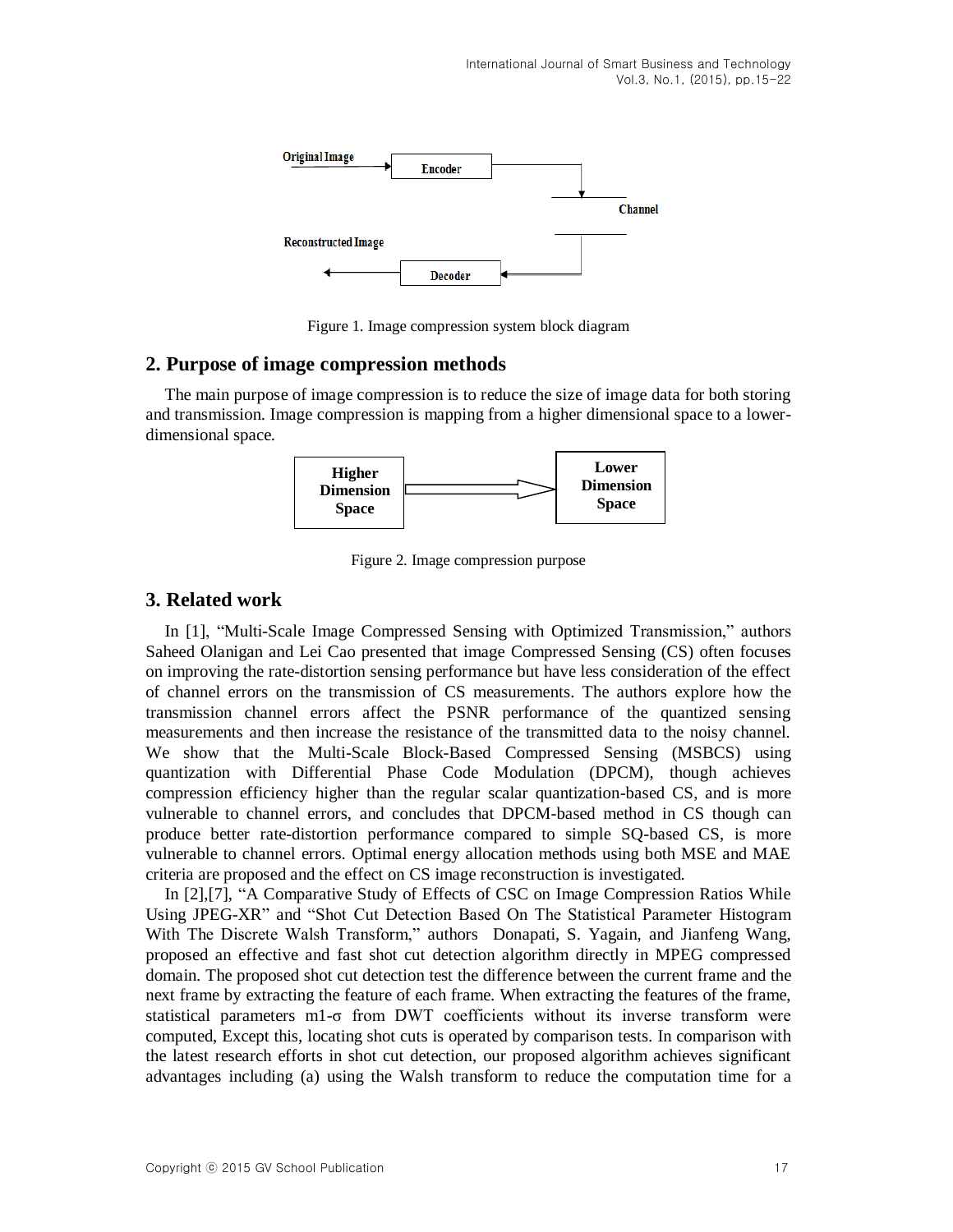given resolution or to increase the resolution without drastically increasing the computation time (b) there is no full decompression is needed (c) adding correlation to judge the difference between feature vectors and (d) detection performance is competitive and fast.

In [\[3\],](#page-6-5) "Efficient Medical Image Compression Technique for Telemedicine Considering Online and Offline Application*,*" authors Adina Arthur, V. Saravanan presented that the transformation methods such as Differential Pulse Code Modulation (DPCM), and prediction improved the DPCM transformation step of compression and introduced a transformation which is efficient in both entropy reduction and computational complexity. A new method is then achieved by improving the prediction model which is used in lossless JPEG. The prediction improved transformation increases the energy compaction of the prediction model and as a result, reduces the entropy value of the transformed image. After transforming the image Huffman encoding is used to compress the image. As a result, the new algorithm shows a better efficiency for lossless compression of medical images, especially for online applications, and concludes that different transforms namely DPCM and improved DPCM transformation method and the compression percentage could be evaluated. It also helps in the secure transmission of data.

In [\[4\],](#page-6-6) **"**Digital Image Compression Comparisons using DPCM and DPCM with LMS Algorithm," authors Ranbeer Tyagi, D. K. Sharma presented that the DPCM and LMS may be used to remove the unused bit in the image for image compression. In this paper Authors compare the compressed image results for 1 and 3 bits DPCM Quantization and DPCM with LMS Algorithm and also compare the histogram, prediction mean square using DPCM Quantization and DPCM with LMS Algorithm for approximately the same distortion levels. The LMS may provide almost 2 bits per pixel reduction in transmitted bit rate compared to DPCM when distortion levels are approximately the same distortion for both methods. The LMS Algorithm may be used to adapt the coefficients of an adaptive prediction filter for image source coding. In the method used in this paper, we decrease the compressed Image size, distortion, and also estimation error, and conclude by using weight coefficient DPCM and the LMS uses the adaptive coefficient for image compression with the same distortion level. A comparison of using DPCM and using DPCM with LMS algorithm to image compression has been carried out based on their coefficient and the number of bits. Results are presented which show LMS may provide more reduction in transmitted bit rate compared to DPCM when distortion levels are approximately the same for both methods. The results show that the LMS algorithm has the least computational complexity but more reduction in the compressed image compared to DPCM with the same distortion. The LMS can be used in fixed bit-rate environments to decrease the reconstructed Image size and distortion.

In [\[5\],](#page-6-7) "Improved H.264/Avc Lossless Intra Compression Using Multiple Partition Prediction For 4×4 Intra Block," authors Sang Heon Lee, Jewoong Ryu, and Nam Ik Cho, presented that DPCM is an important prediction technique for the lossless intra compression. A new prediction method that is more efficient than the conventional DPCM, thereby improving the overall compression performance. The proposed method prepares 5 partition patterns for each  $4\times4$  block such as  $4\times4$  (no partition),  $4\times2$ ,  $2\times4$ ,  $2\times2$ , and  $1\times1$ . The pixels in each partition is intra predicted by DPCM and the best partition which produces the minimum bit is selected as the partition pattern for the  $4\times4$  block. Also, the number of available intra prediction directions is determined according to the partition pattern to avoid too much sideinformation transmission. They conclude that the proposed method gives 3.62 % point bit rate saving on average and 4.74 % point bit rate saving at maximum compared to the conventional DPCM and conclude that new prediction scheme for improving the performance of lossless image compression. Unlike the conventional methods that use  $4\times4$  block only, the proposed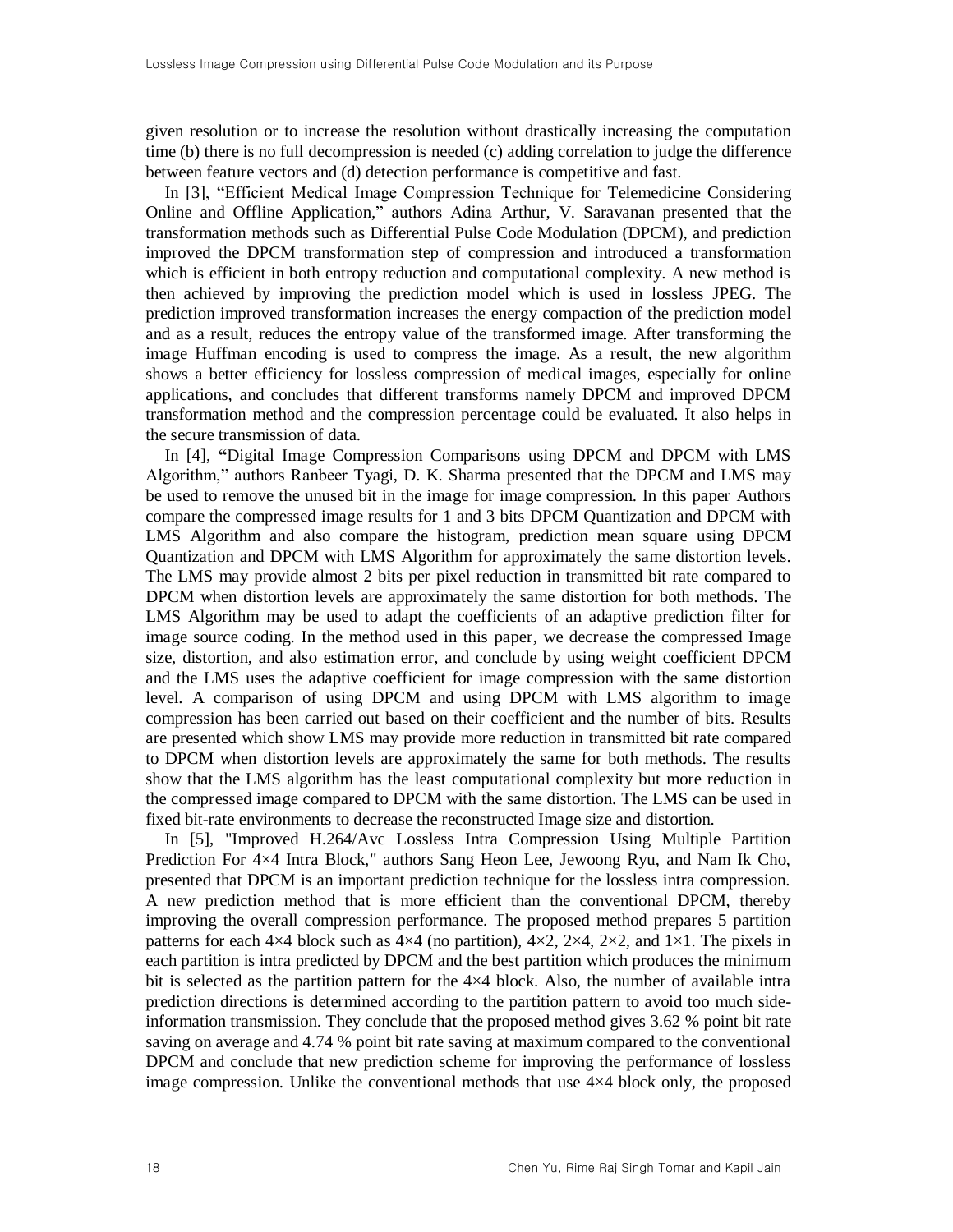method partitions the block and applies different prediction directions depending on the block properties. The partition pattern and the prediction direction for each sub-block are found based on the rate minimization considering the side information.

In [\[8\],](#page-6-8) "A New Lossless Method of Image Compression and Decompression Using Huffman Coding Technique," authors Jagadish H. Pujar, Lohit M. Kadlaskar, proposed the Lossless method of image compression and decompression using a simple coding technique called Huffman coding. This technique is simple in implementation and utilizes less memory. A software algorithm has been developed and implemented to compress and decompress the given image using Huffman coding techniques in a MATLAB platform.

# **4. Proposed method**

In the overall technique in the first step, we will apply a new transformation method that is different from the previous transformation. In the next step apply Huffman encoding suitable for that transformation.

(a) Transformation. This method is based on predictive models. However, more energy compaction is obtained by improving prediction ability. Energy compaction and complexity are a few important attributes of any good transformation. This requirement meets by changing some hardware implementation.



Figure 3. Block diagram of the new transformation method



Figure 4. Compression and decompression scheme of the proposed method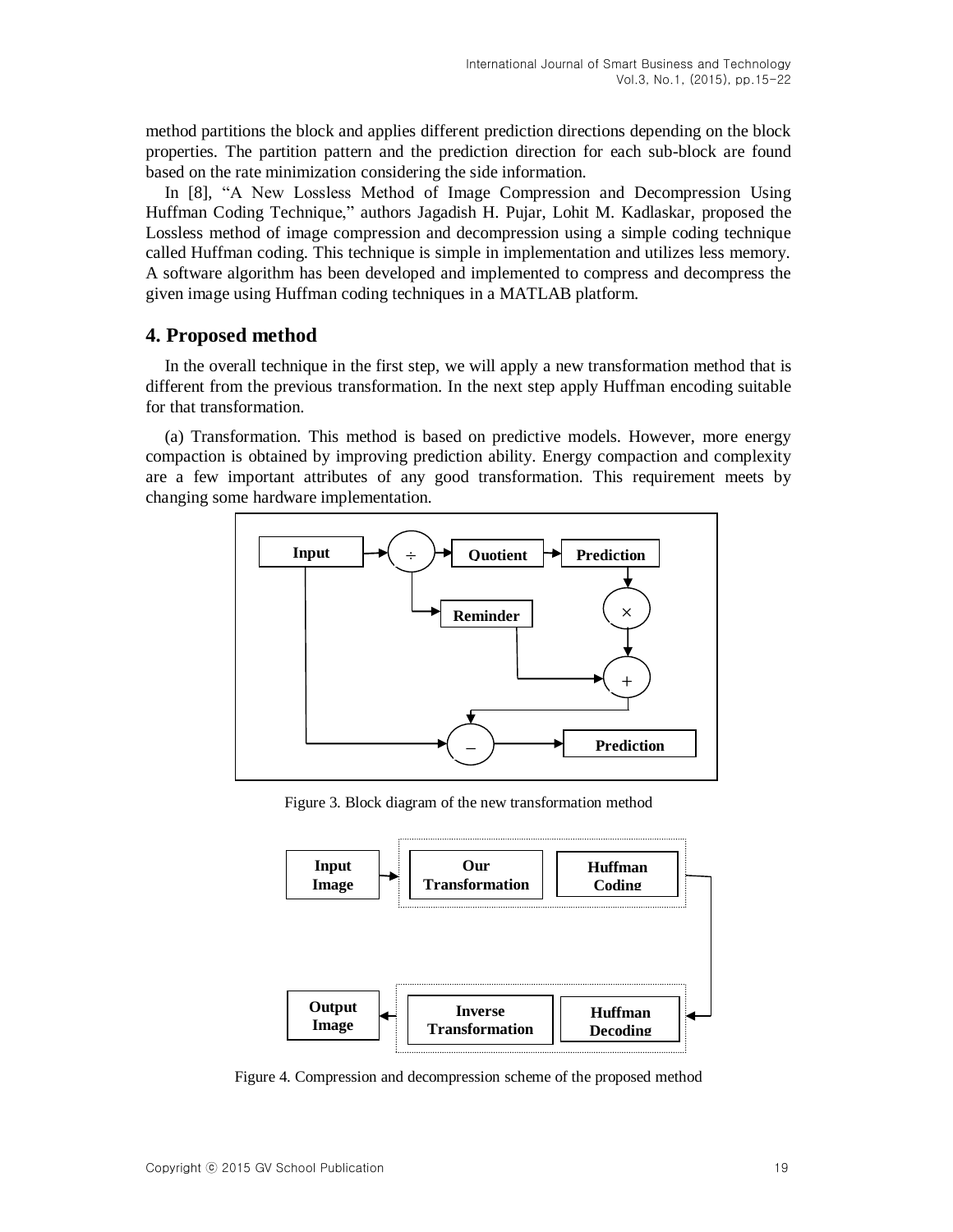Descriptions of the Block Diagram are given below:

Step1: Division is first applied to the input image. Then, quotients of division are being predicted by one of the prediction equations. Neighboring Pixels in DPCM and Prediction Equations. Further, the predicted matrix is re-scaled in the multiplication step.

Step2: By adding a predicted matrix with the remainders of the division step, the predicted image is produced. Subtraction of predicted image from original image gives prediction error matrix which is transformed image.

Step3: The input image is divided by n and rounded quotient and the remainder of the division is kept in Quotient and Remainder respectively. We chose divisor in a fashion that the sum of quotient depth and remainder depth is equal to input image depth. Therefore, in an 8-bit depth image, the divisor is a power of two and smaller than the biggest possible intensity value.

Abstract. Abbreviations such as IEEE, SI, MKS, CGS, sc, dc, and rms do not have to be defined. Do not use abbreviations in the title or heads unless they are unavoidable.

### **5. Expected outcome**

In this section, we are showing our results in GUI format. Here we are implementing our result in four blocks which are explained one by one. In Input Block, we can browse an image from any location and put it into a variable. When the image is stored in a variable then we can apply any image operation. In the same block, we will find the entropy of an image. In DPCM Encoding Block we apply the DPCM Encoding technique since we know that in our methods we have to apply quantization to a given image. During the quantization process, we will have an error. In Quantization Function: A function that is used to change a sampled image into a digital value is known as Quantization Function. Most of the digital image processing devices are quantization into *K* equal intervals. If b bits are used the number of brightness levels is  $K = 2^b$ .

# **6. Conclusion**

In this thesis, we introduced a new method of compression which is based on EDT and Huffman entropy encoding. However, the compression ratio of the proposed method is more powerful than a few previous methods. This method is suitable for real-time applications. The comparison was based on compression efficiency which is compression ratio and computational complexity. To understand the efficiency of the new method for medical compression and real-time application of medical imaging such as telemedicine and online diagnosis, we test our method on medical test cases either. Therefore, it can be efficient for lossless compression and implementation for lossless or near-lossless medical image compression. Further, we compare this method with previous JPEG standards such as lossless JPEG and JPEG2000. As it has been proved and illustrated by simulations, the new compression method causes a good compression ratio and improves older methods. The compression ratio improvement helps transmission systems to work faster and helps the realtime process. On the other hand, it is a low-complex method despite its compression ability.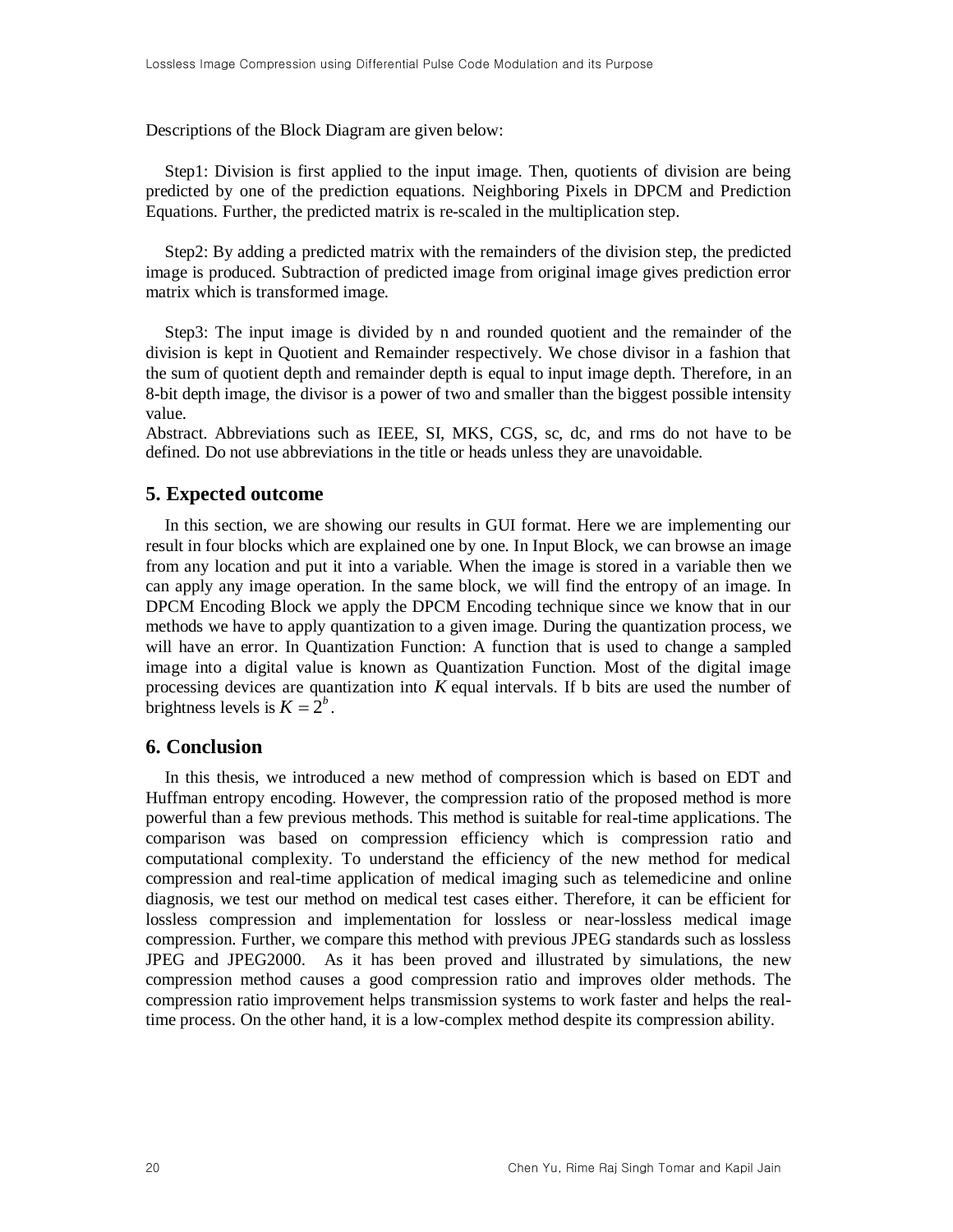# **References**

- <span id="page-6-2"></span>[1] S. Olanigan and L. Cao, "Multi-scale image compressed sensing with optimized transmission,", IEEE, Workshop on Signal Processing Systems, **(2013)**
- <span id="page-6-3"></span>[2] Donapati and S. Yagain "A comparative study of effects of CSC on image compression ratios while using JPEG-XR," pp. 158-161, **(2013)**
- <span id="page-6-5"></span>[3] A. Arthur and V. Saravanan, "Efficient medical image compression technique for telemedicine considering online and iffline Application," Computing, Communication and Applications (ICCCA), International Conference Dindigul, Tamilnadu pp. 1-5, Feb **(2012)**
- <span id="page-6-6"></span>[4] R. Tyagi and D. K. Sharma "Digital image compression comparisons using DPCM and DPCM with LMS algorithm," International Journal of Computer Applications & Information Technology, vol.1, no.2, September **(2012)**
- <span id="page-6-7"></span>[5] S. H. Lee, J. Ryu, and N.I. Cho, "Improved H.264/Avc lossless intra compression using multiple partition prediction for 4×4 intra block," IEEE International Conference on Image Processing, **(2011)**
- [6] F. Sepehrband, P. Ghamisi, and A. Mohammadzadeh, "Efficient adaptive lossless compression of hyperspectral data using enhanced DPCM," International Journal of Computer Applications, vol.35, no.4, December **(2011)**
- <span id="page-6-4"></span>[7] J. Wang, "Shot cut detection based on the statistical parameter histogram with the discrete Walsh transform," Second International Conference on MultiMedia and Information Technology, **(2010)**
- <span id="page-6-8"></span>[8] J. H. Pujar and L. M. Kadlaskar, "A new lossless method of image compression and decompression using Huffman coding technique," Journal of Theoretical and Applied Information Technology (JATIT), **(2010)**
- <span id="page-6-0"></span>[9] R. C. Gonzalez, R. E. Woods, and S. L. Eddins, "Digital image processing using Matlab," Low Price Edition, PHI Publication, **(2010)**
- <span id="page-6-1"></span>[10] S. Jayaraman, S. Esakkirajan, and T. Veerakumar, "Digital image processing, TMH publication", **(2009)**
- [11] A. K. Jain, "Fundamentals of Digital Image Processing", PHI Publication, **(2010)**
- [12] S. Verma, Rohini Chandra, H. J. Kim, and G. S. Tomar, "Lossless image compression using motion image," VIE 06, pp.1-4, Sep **(2006)**
- [13] A. Pandit, S. Verma, and G. S. Tomar, "Pruned AZB for reduced complexity block matching in video compression," IEEE International Conference Computer Information Systems and Industrial Management Applications (CISIM), pp. 553-556, **(2010)**.